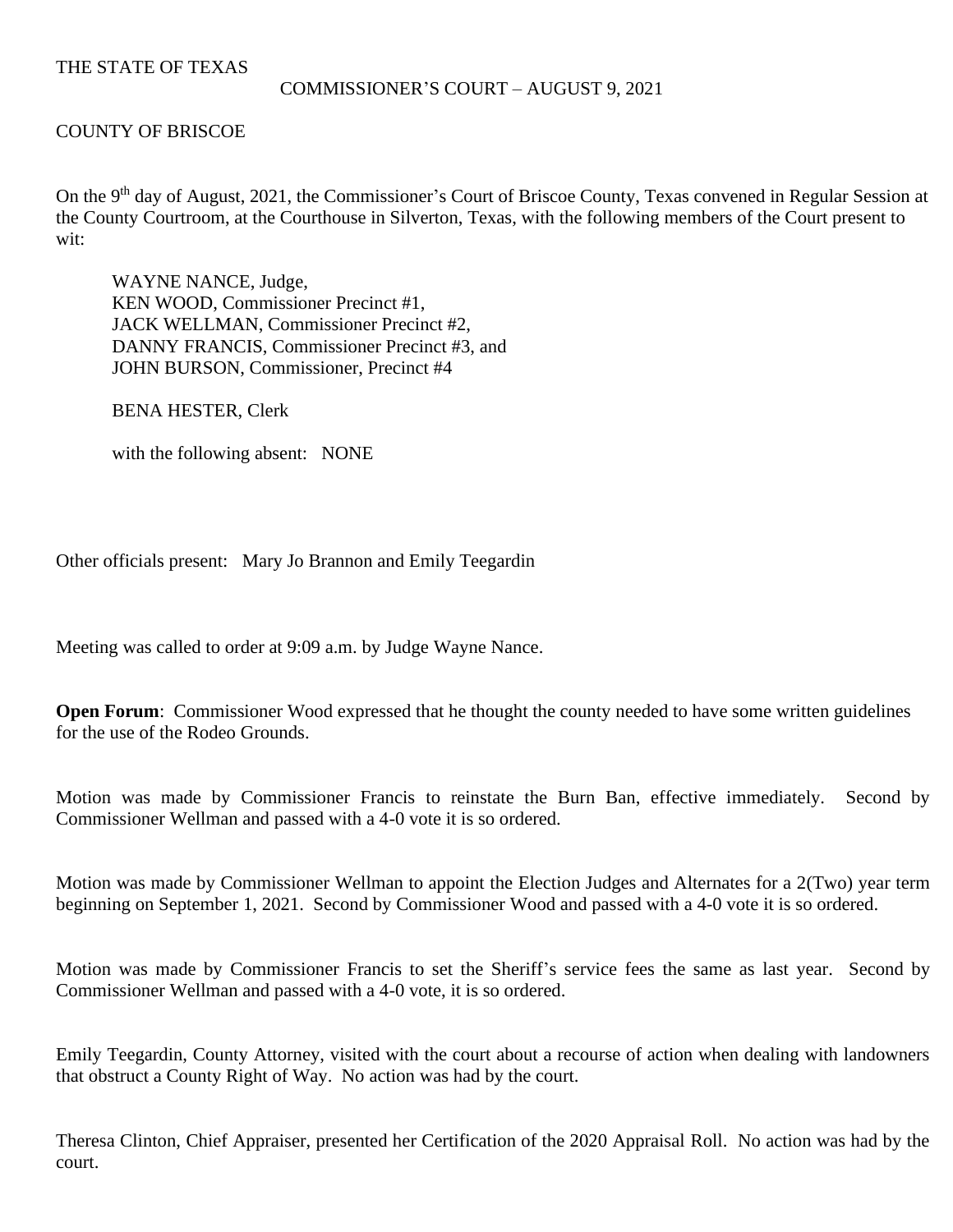Commissioner Burson present at this time.

Budget Amendments: NONE

Motion was made by Commissioner Francis to approve the following work order(s). Second by Commissioner Wellman and passed with a 5-0 vote it is so ordered.

Hunter and Tammy Penn – Precinct #4

Motion was made by Commissioner Burson to accept the following monthly reports. Second by Commissioner Wood and passed with a 5-0 vote it is so ordered.

Mary Jo Brannon, Treasurer Jon Etta Ziegler, Tax A/C G. J. Walton, J. P. #1 Garrett Davis, Sheriff Dan Meyer, J. P. #2 Theresa Clinton, Appraiser Bena Hester, Clerk

Motion was made by Commissioner Wood to accept the Treasurer Office Holder Report for July 2021. Second by Commissioner Francis and passed with a 5-0 vote, it is so ordered.

#### **TREASURER'S OFFICE HOLDER REPORT**

BRISCOE COUNTY August 2, 2021

| <b>Tax Assessor-Collector</b>  | \$5,864.73 |
|--------------------------------|------------|
| County & District Clerk        | \$2,897.82 |
| Justice of the Peace, Prect. 1 | \$2,903.09 |
| Justice of the Peace, Prect. 2 | \$3.934.85 |
| Sheriff                        | \$124.50   |
| Precinct 4                     | \$100.00   |

{THE STATE OF TEXAS} {COUNTY OF BRISCOE}

Before me, the undersigned authority, on this day personally appeared Mary Jo Brannon, County Treasurer of Briscoe County, who being by me duly sworn, upon oath, says that the within and foregoing report is true and correct.

> Mary Jo Brannon, Briscoe County **Treasurer**

Sworn to and subscribed before me, this 2nd day of August, 2021.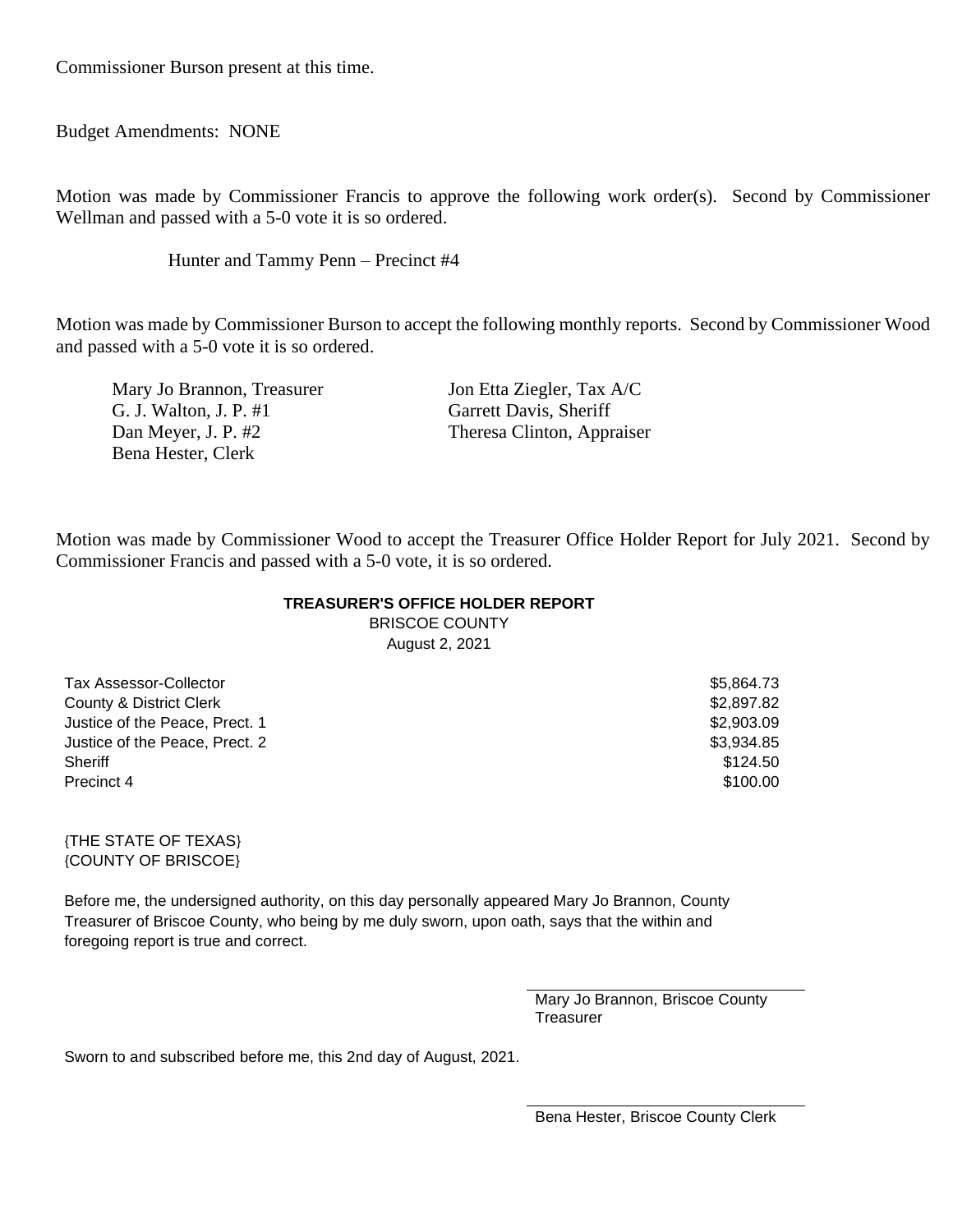Motion was made by Commissioner Francis to sign the Commissioner's Court Affidavit for July 2021. Second by Commissioner Wood and passed with a 5-0 vote, it is so ordered.

### **COMMISSIONERS' COURT AFFIDAVIT**

In compliance with Section 114.026 of the Local Government Code, the Commissioners' Court of Briscoe County on this date has compared and examined the Monthly Report of Mary Jo Brannon, Briscoe County Treasurer. Every account is reported as required by Section 114.026 Local Government Code and the Commissioners' inspection was made in accordance with Section 114.026 of the Local Government Code.

| <b>MONTHLY REPORT FOR JULY 2021</b> |                |                  |                   |                     |  |
|-------------------------------------|----------------|------------------|-------------------|---------------------|--|
| <b>FUND</b>                         | <b>BALANCE</b> | <b>RECEIPTS</b>  | <b>DISBURSED</b>  | <b>END BALANCE</b>  |  |
| Gen Fund                            | \$2,051,024.88 | 12,543.69<br>\$. | 107,491.18<br>\$  | 1,956,077.39<br>\$. |  |
| Jury Fund                           | 57,812.43      | \$               | \$                | \$                  |  |
|                                     | S              | ۰                | ۰                 | 57,812.43           |  |
| Prect 1                             | 217,425.93     | 1,670.01         | 16,269.13         | \$                  |  |
|                                     | \$.            | \$               | \$                | 202,826.81          |  |
| Prect 2                             | 135,179.08     | 1,803.61         | \$                | 127,717.58          |  |
|                                     | S              | \$               | 9,265.11          | \$                  |  |
| Prect 3                             | 86,896.61      | 1,670.01         | 8,213.58          | \$                  |  |
|                                     | \$             | \$               | \$                | 80,353.04           |  |
| Prect 4                             | 91,227.24      | 1,636.42         | 9,493.00          | 83,370.66           |  |
|                                     | \$             | \$               | \$                | \$                  |  |
| *Other Funds                        | 257,150.46     | 1,205.17         | 100,040.00        | 158,315.63          |  |
|                                     | S              | S                | S                 | \$                  |  |
| Total                               | \$2,896,716.63 | 20,528.91<br>S   | 250,772.00<br>\$. | 2,666,473.54<br>\$. |  |

\*Balances of Other Funds that have stipulations by law as how they may be spent, and may not be included in other fund's balances.

In this regular session of Commissioners' Court of Briscoe County, the requirements of Section 114.026 Subsection C of the Local Government Code have been met and \$2,666,473.54 remains in the custody of Mary Jo Brannon, Briscoe County Treasurer.

Approved in open court this the 9th day of August 2021.

Wayne Nance, County Judge

Ken Wood, Commissioner Prect 1

Jack Wellman, Commissioner Prect 2

Danny Francis, Commissioner Prect 3

John Burson, Commissioner Prect 4

Motion was made by Commissioner Burson to pay the monthly invoices as presented. Second by Commissioner Francis and passed with a 5-0 vote, it is so ordered.

Motion was made by Commissioner Francis to pay Jack's Automotive \$2,055.20 and \$203.69. Second by Commissioner Wood. Voting For: Commissioners Wood, Burson and Francis and Judge Nance. Abstaining: Commissioner Wellman. Motion passed.

Motion was made by Commissioner Francis to pay the salaries and line items. Second by Commissioner Wellman and passed with a 5-0 vote it is so ordered.